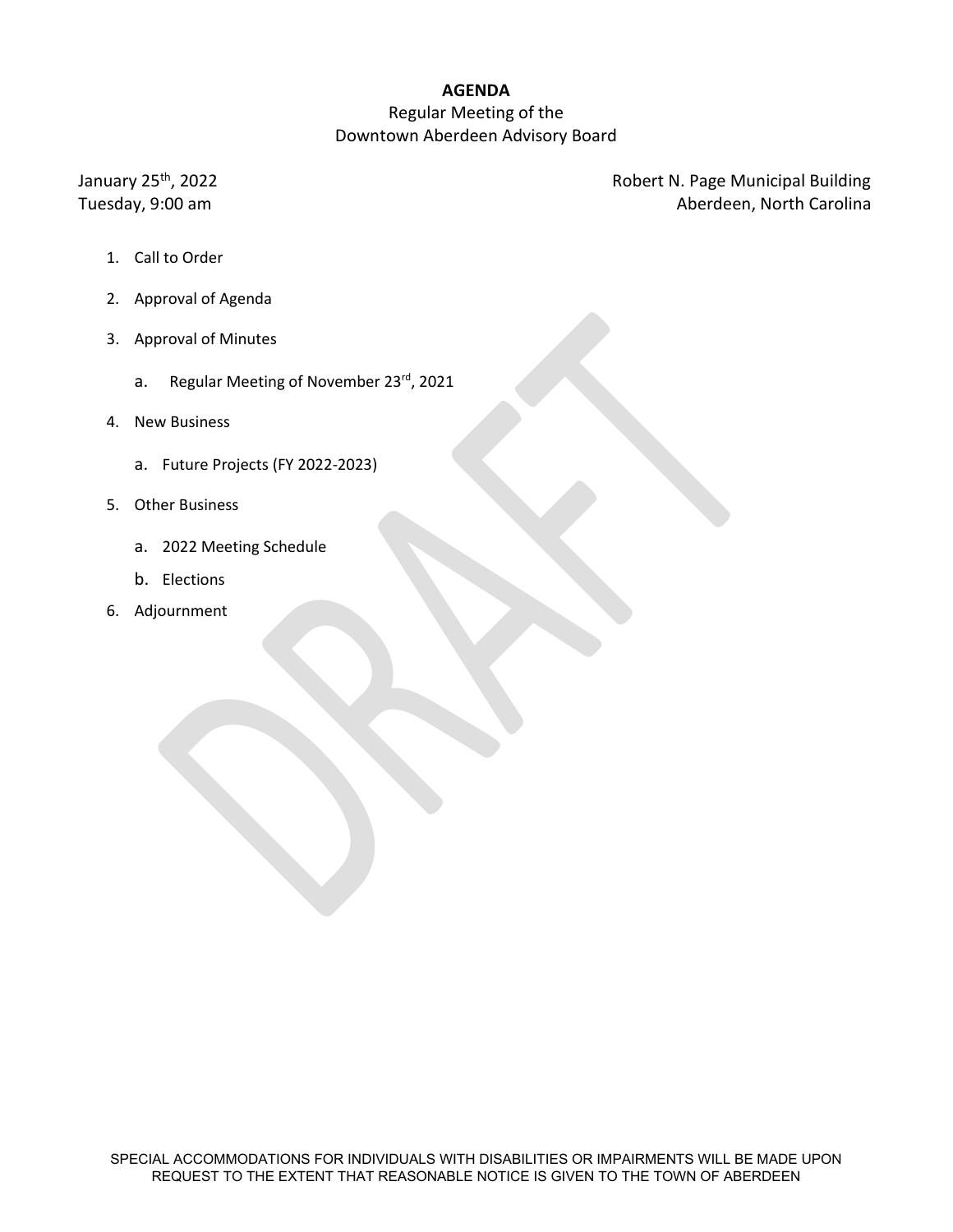# **MINUTES**

### Regular Meeting of the Downtown Aberdeen Advisory Board

November 23, 2021 **Robert N. Page Municipal Building** Tuesday, 9:00 am Aberdeen, North Carolina

The Downtown Aberdeen Advisory Board (DAAB) met on Tuesday, November 23, 2021 at 9:00 am for a regular meeting. The meeting was held in Town Hall. Members present were Chairperson Kasey Zumwalt, Nicola Squires, Heather McKeithen and Angela McKew. Staff members in attendance were Planning Director Justin Westbrook, Planner Christian Haas, and Administrative Assistant Cathi Ericson.

1. Call to Order

Chairperson Zumwalt called the meeting to order at 9:01 am.

- 2. Approval of Agenda A motion was made by Ms. McKeithen, seconded by Ms. Squires, to approve the agenda. Motion unanimously carried 4-0.
- 3. Approval of Minutes

A motion was made by Ms. McKew, seconded by Ms. Squires, to approve the minutes. Motion unanimously carried 4-0.

- 4. Old Business
	- a. Town of Aberdeen, Dumpster Enclosure on N. Sycamore St.

Review of a proposal and dumpster design to install a decorative dumpster enclosure on the east side of N. Sycamore Street to support the growing needs of new businesses in Downtown Aberdeen.

Planner Haas provided information on the quotes received and displayed a visual of the plan. He gave examples of various cinder block structures to possibly include a mural. Planner Haas asked for input on different options since the location of the dumpster is visible to Downtown visitors.

Chairperson Zumwalt approved of the mural idea. Ms. McKew stated she would like the combination of mural and plantings and perhaps a trellis. Ms. McKeithen stated that they would have to consider the type of plants that would be appropriate for the location. The \$25,000 standard brick enclosure option could start the construction in February. Planner Haas stated that they will have a second quote soon. The concept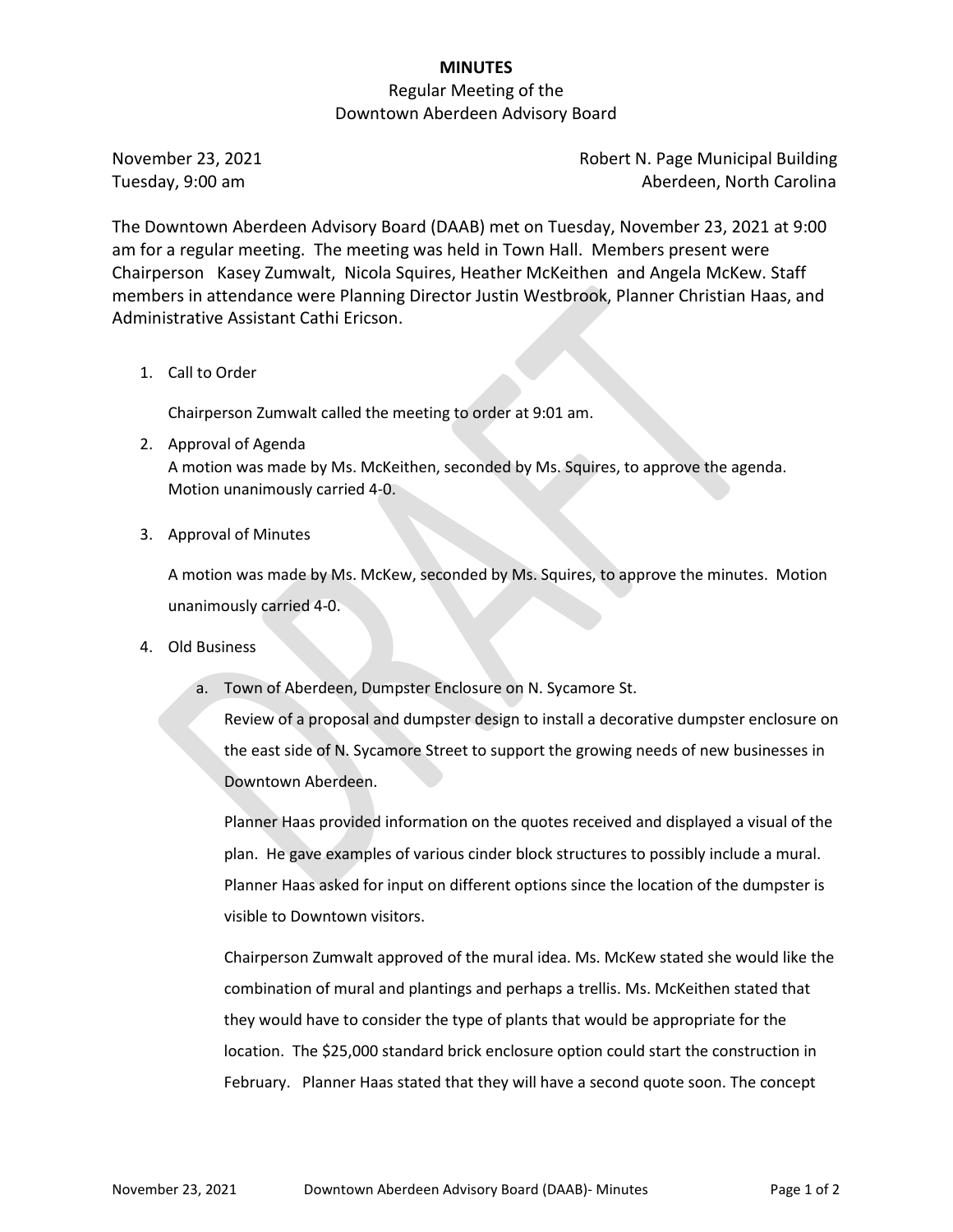will require a final vote when the design has been decided. The commercial bids for construction are higher and it has been difficult to find companies to provide bids.

5. Other Business

Director Westbrook stated that murals cannot be sponsored, meaning it must be content neutral, not directly related to the commercial aspect of the building which would be considered signage or a trademark. The mural designs would be considered on a case-by-case basis.

Ms. McKeithen stated she noticed that on South Street the Town installed a mirror to provide a safe entrance to the intersection. She said it was a great improvement and was appreciated. Director Westbrook stated that Public Works had taken the initiative for this installation.

Director Westbrook updated the Board on several of the completed projects and updates for streets and parking, such as the Knight Street direction change, Main Street parking time limit and the Talbooth Road improvements. Also, a

Planner Haas presented the initiative that Commissioner Bowles had suggested at the Board of Commissioners to have a quarterly roundtable forum meeting with BOC members and the Town business owners to be developed by March 2022.

6. Adjournment

A motion was made by Ms. McKew, seconded by Ms. McKeithen, to adjourn the meeting. Motion unanimously carried 4-0.

 $\qquad \qquad \qquad -$ 

Cathi Ericson, Administrative Assistant Kasey Zumwalt, Chairperson Minutes were completed in Minutes were approved on Draft form on November 23, 2021 January 25, 2022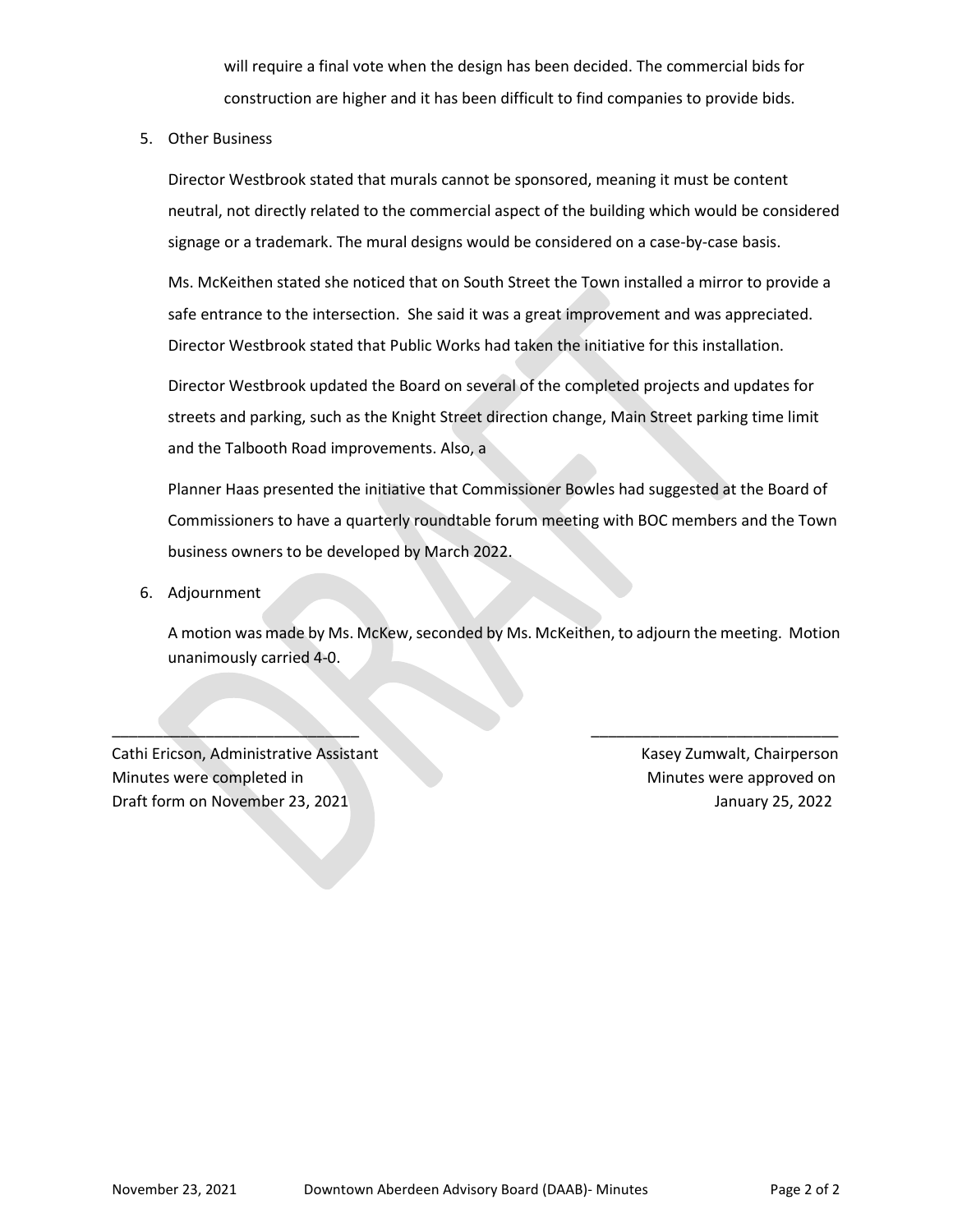

Town of Aberdeen *Planning & Inspections Department* 115 North Poplar Street Aberdeen, NC 28315 910-944-7024

#### **STAFF REPORT**

| TO:             | Downtown Aberdeen Advisory Board         |
|-----------------|------------------------------------------|
| <b>FROM:</b>    | Maria Carpenter, CZO - Permit Technician |
| <b>SUBJECT:</b> | Future Projects (FY 2022-2023)           |
| DATE:           | 1-25-2022                                |

**Background:** Staff is requesting the Downtown Aberdeen Advisory Board (DAAB) members compile a list of potential projects DAAB could present for funding for the upcoming 2022-2023 Fiscal Year. Staff is requesting the DAAB members (and Alternates) bring their ideas to the February 22, 2022 meeting for discussion. Staff will take all the potential projects submitted, research and examine those projects, and compile a recommended list to present to the DAAB. This will help Staff determine the allocation of money in the budget for projects Downtown. Staff will present the list to the DAAB at the June 2022 meeting for final selection of the projects to be completed based on the approved budget for the next fiscal year.

**Staff Recommendation:** Staff is requesting that each member of the Downtown Aberdeen Advisory Board (DAAB) submit project ideas. These submitted ideas will be researched and brought back to DAAB for selection at the June meeting. Staff recommends a deadline of February 22, 2022, the next DAAB meeting, so Staff may have time to research all items presented and have them considered for the 2022-2023 fiscal year.